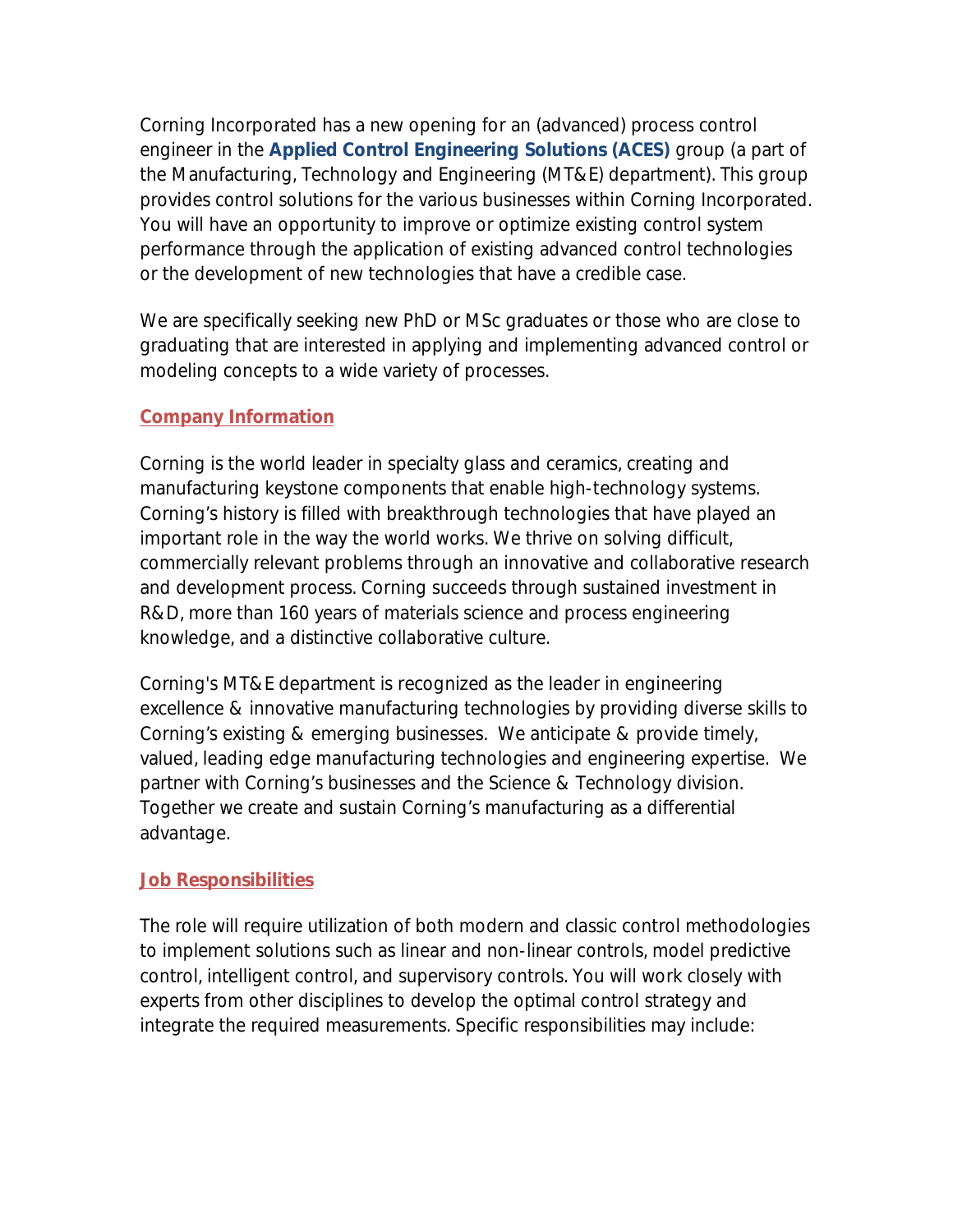- Design process measurement and control systems strategies for manufacturing plants based on data collected in production, pilot plant operations, or laboratory experiments
- Perform control system assessments and optimize or retrofit existing processes and control strategies through modern control strategies such as optimal control, robust control, adaptive control, or model predictive control
- Develop process models for the purposes of control design or increasing fundamental understanding
- Industrialize research grade manufacturing systems for deployment and migration
- Collaborate with experts in other fields on control oriented process modeling
- Determine control challenges, value propositions, and write proposals to initiate control projects
- Implement, test, and troubleshoot developed process control strategies.
- Develop in breadth knowledge of existing processes to identify process control optimization opportunities and write proposals to initiate control projects
- Utilize multivariate or frequency domain analysis methodologies to design for process capability
- Present and participate in peer review of process control strategies across a diverse technology portfolio
- Document process control finding in technical reports
- Travel Requirements: Could travel as much as 50%

# **Required Education:**

Currently enrolled or recently completed coursework in areas that include but not limited to process controls, controls, thermal engineering, and/or mechatronics. Ph.D. or M.Sc. in Chemical, Mechanical, or Electrical Engineering specializing in process control, system identification, or optimization.

# **Required Skills:**

- Familiarity with a diverse array of process controls strategies
- Matlab/Simulink
- Programming in .NET languages such as C# and Visual Basic
- Problem solving abilities
- Data analysis
- Strong verbal and written skills